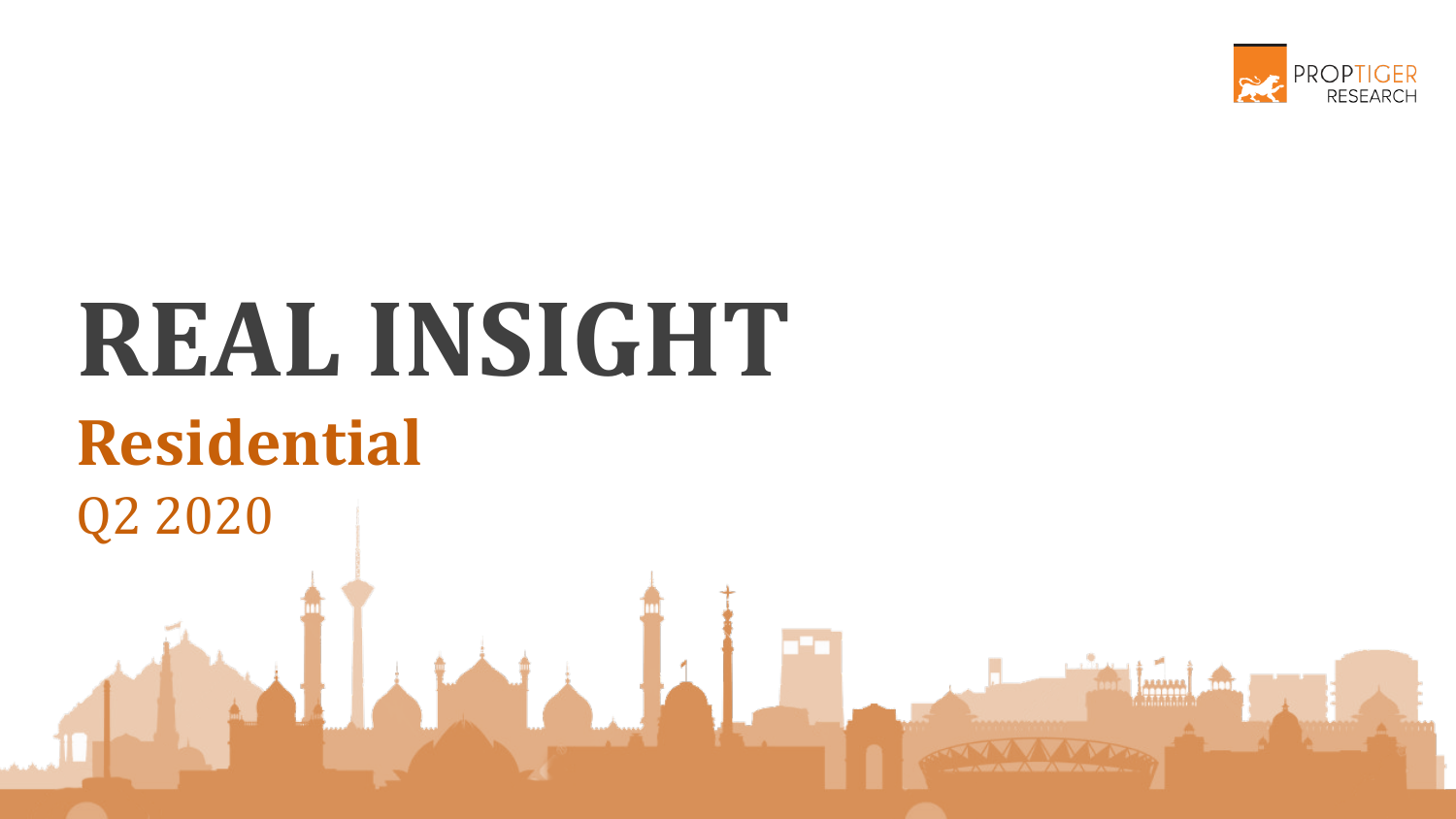## **Residential real estate H1 2020**





*\*Units converted to nearest thousands*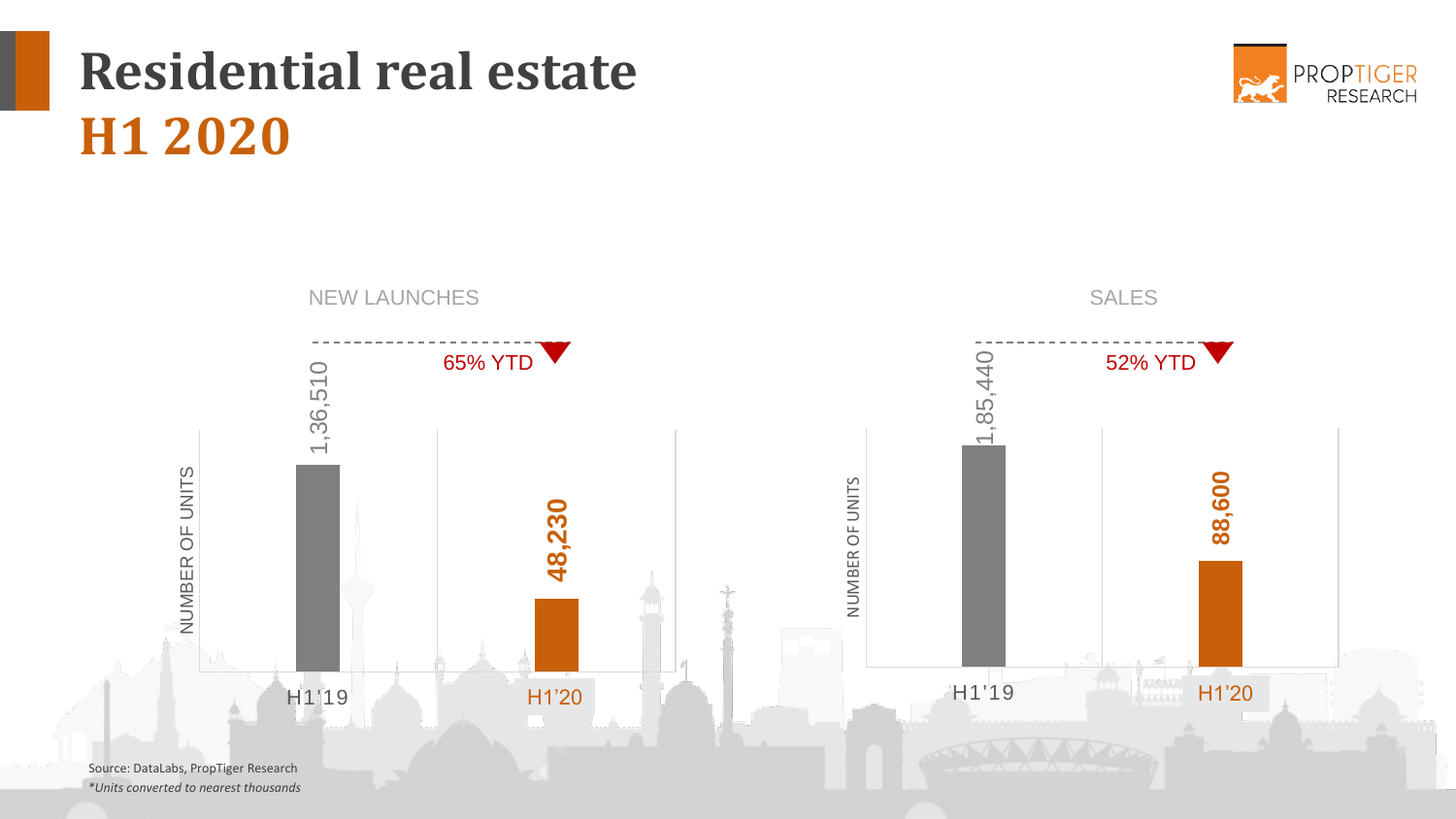## **Recap Q1 2020**





*\*Units converted to nearest thousands*  Credit growth in Housing includes priority sector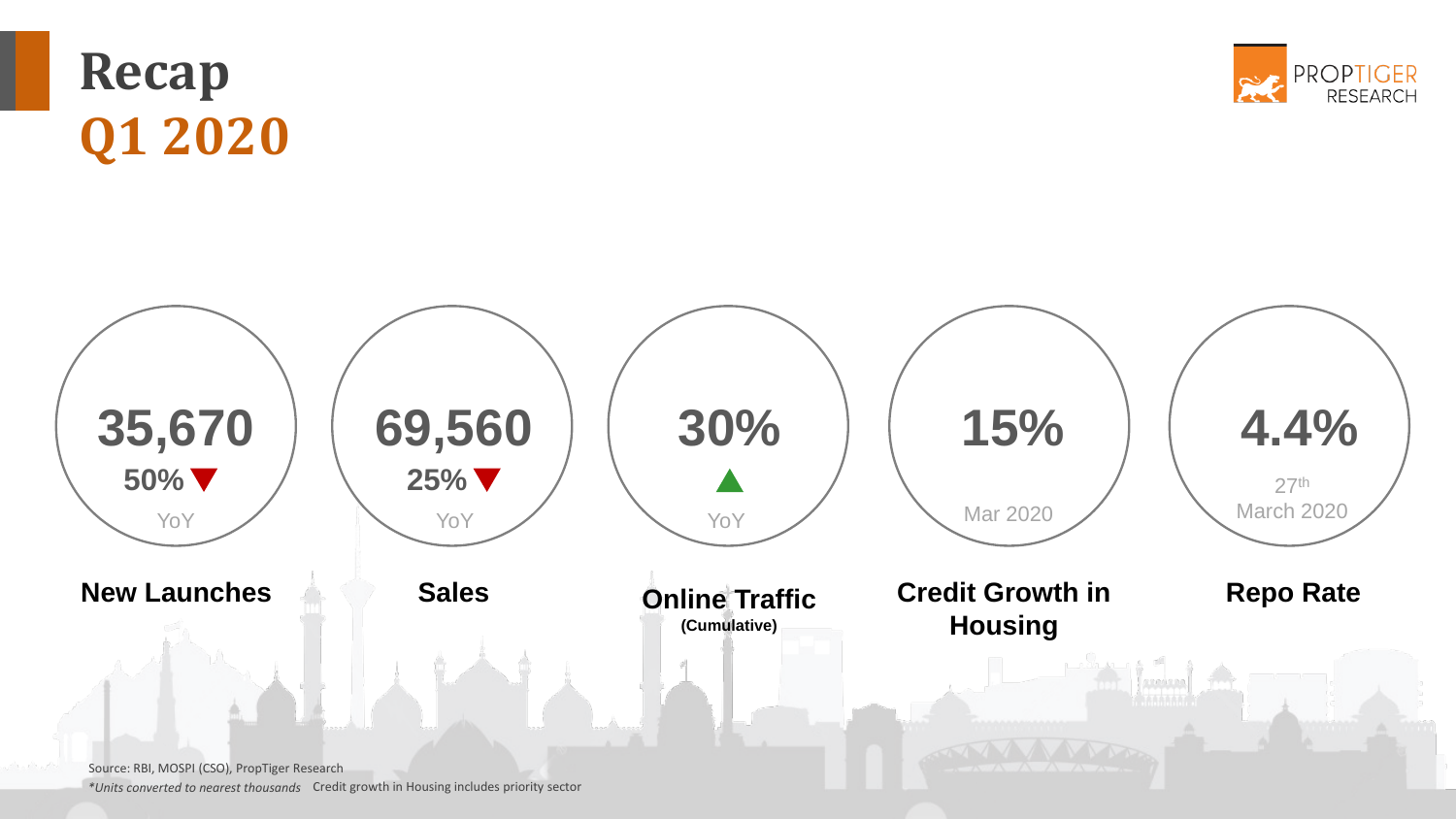

25th March 2020

## **India goes into the 'Great lockdown'**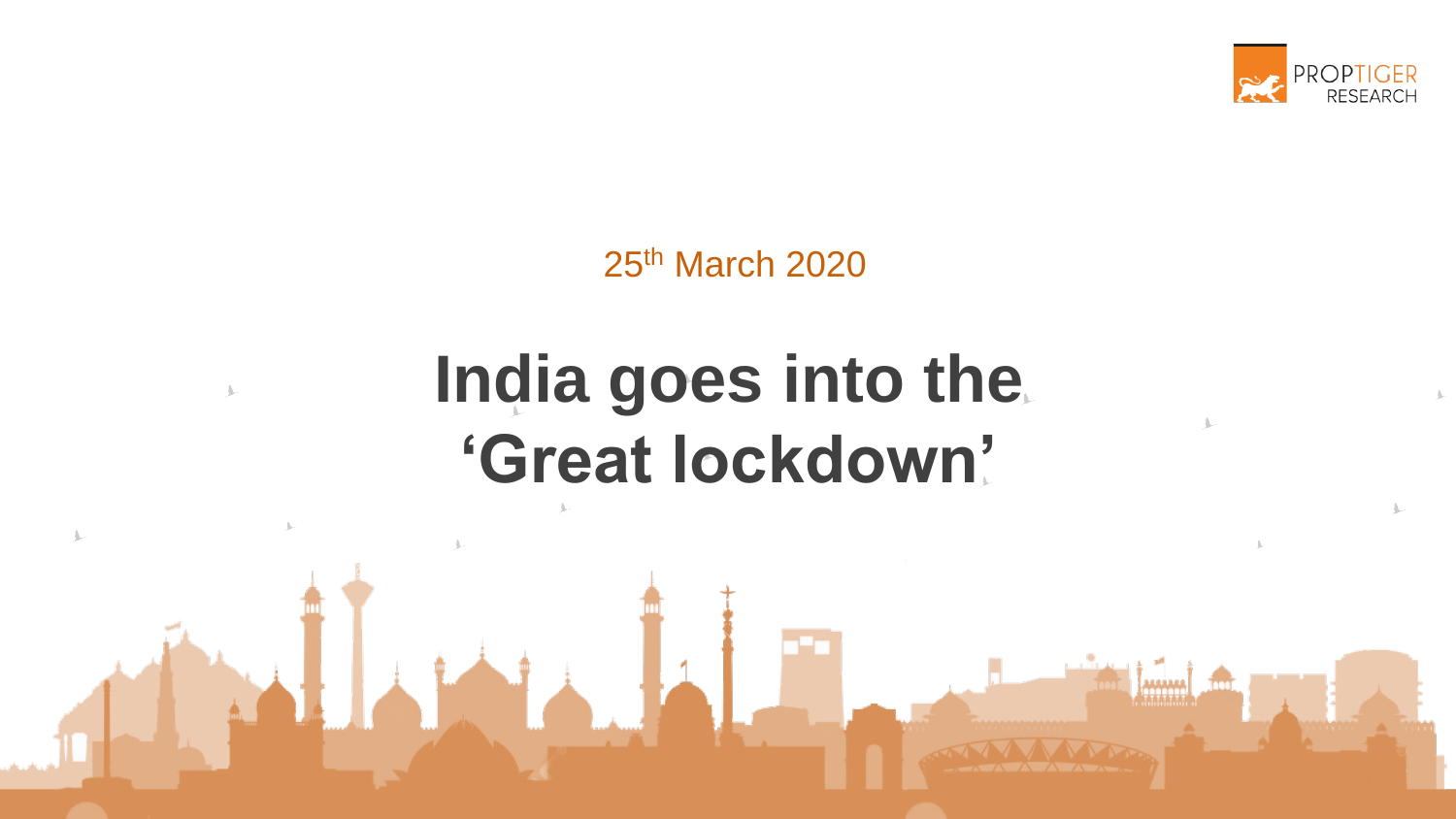## **Residential real estate hit new lows Q2 2020**



**PROPTIGER** 

RESEARCH

*\*Units converted to nearest thousands* Credit growth in Housing includes priority sector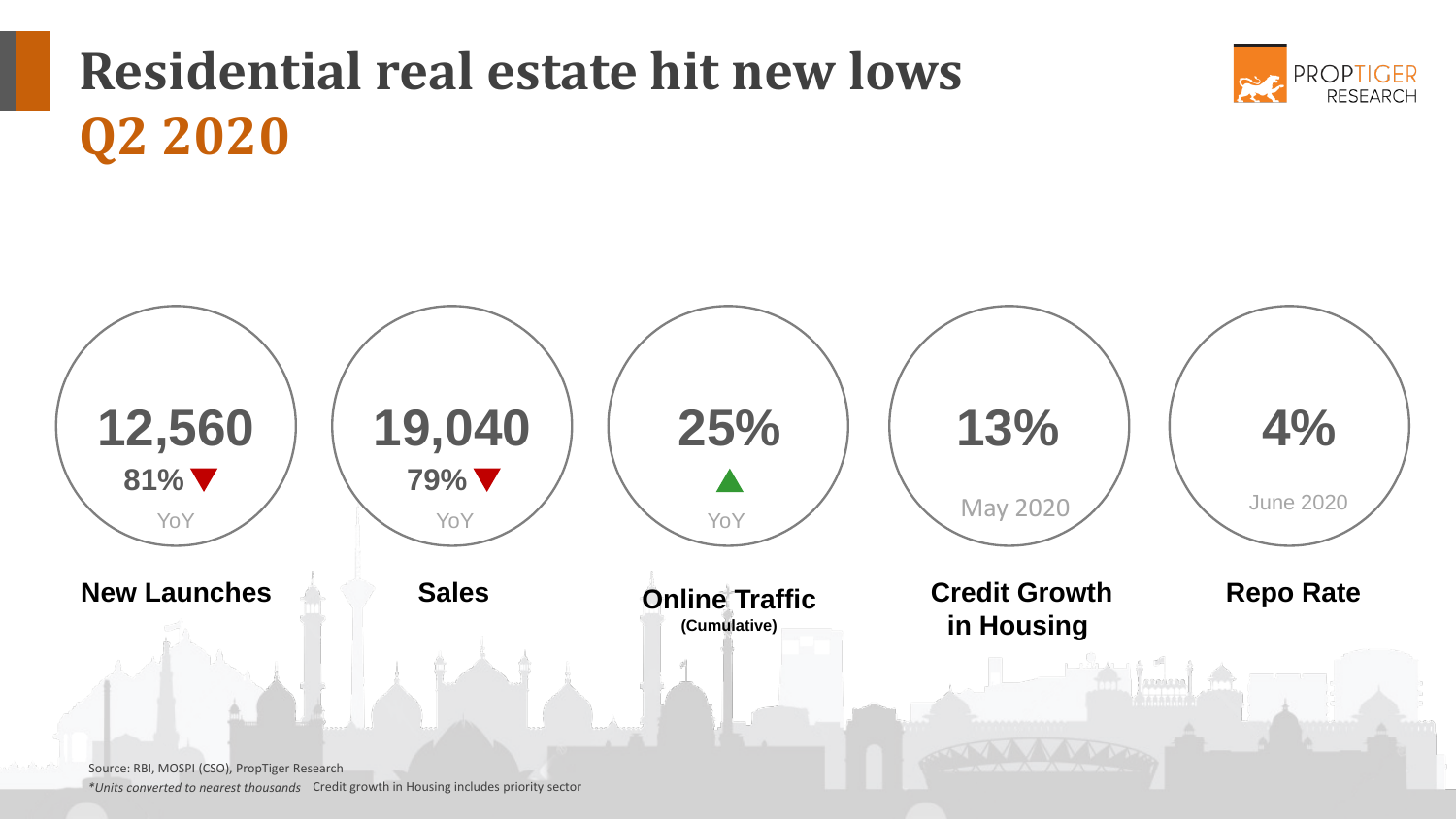

# **All India Trends**

**ALL** 

j.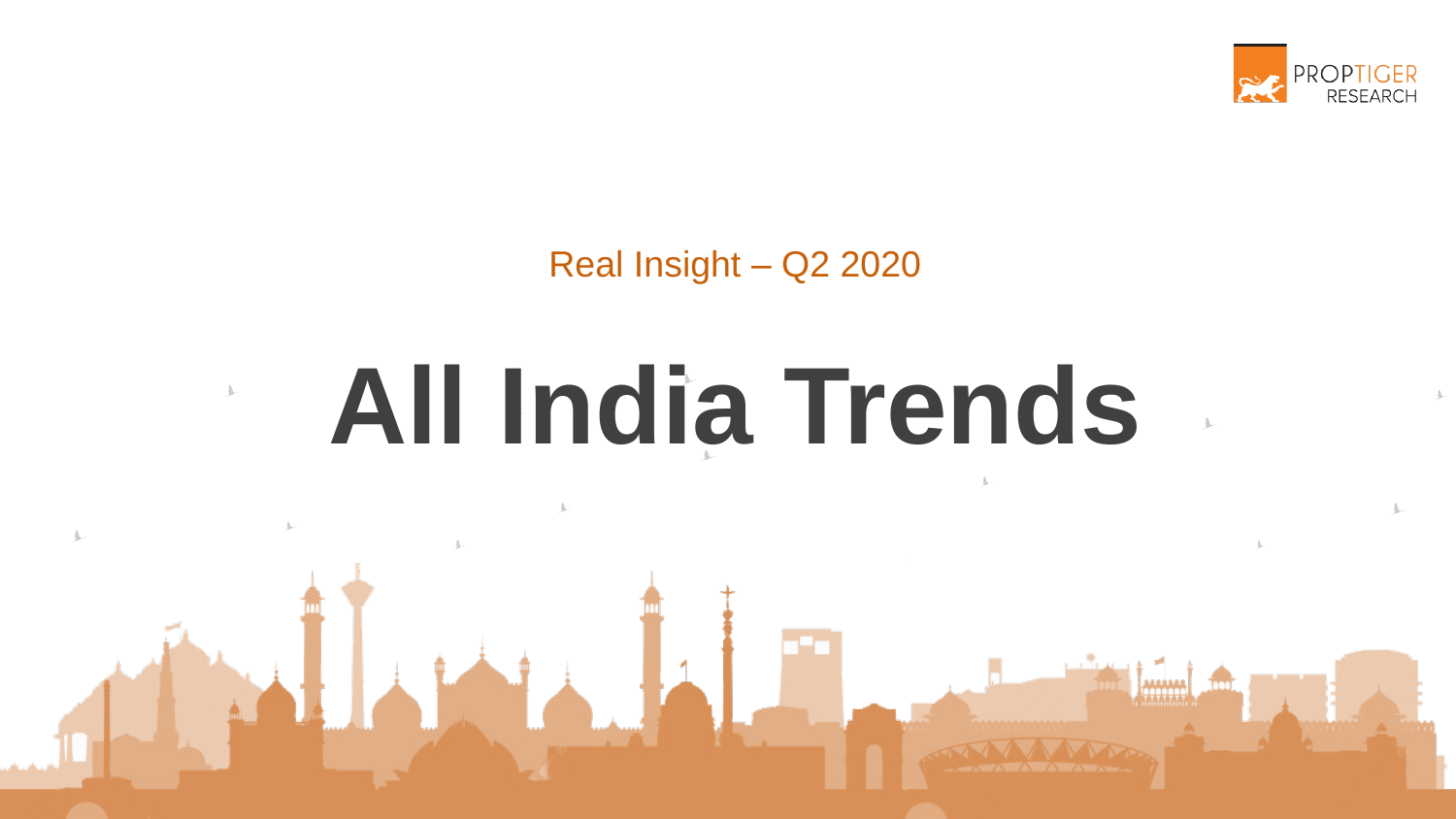

# **New Launches All India Trends**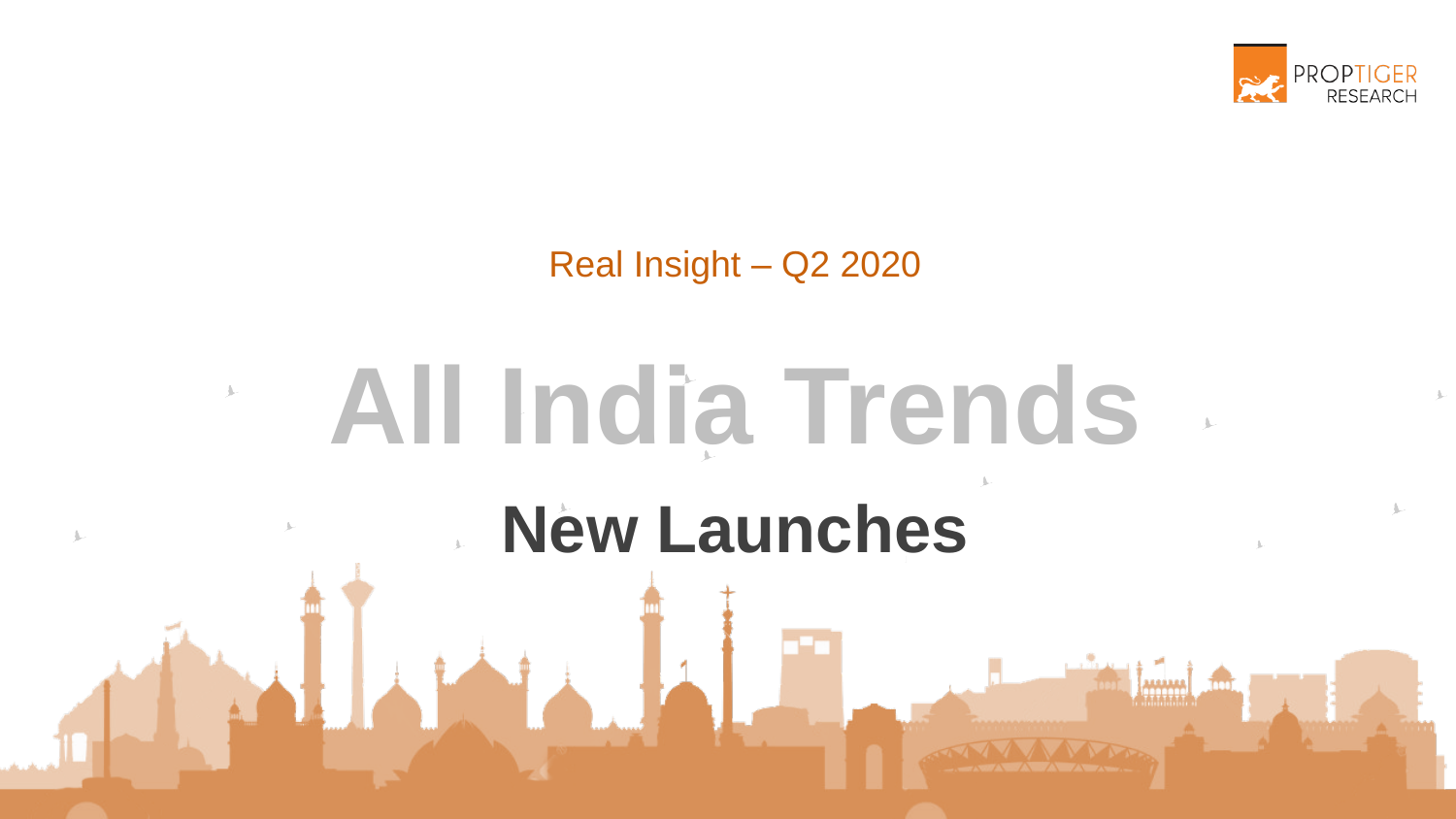

### **Launches remain muted**



*\*Units converted to nearest thousands*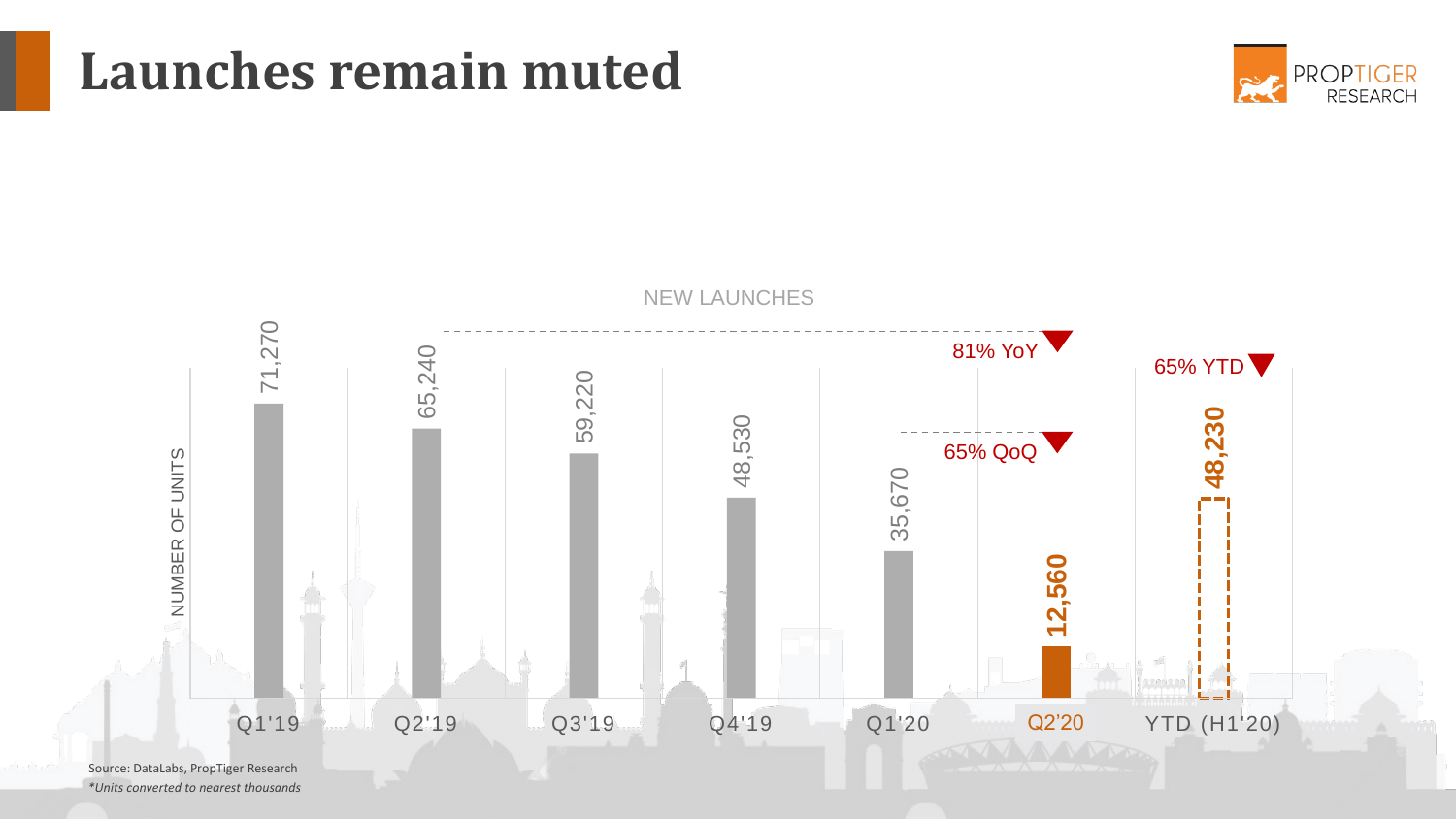## **Bengaluru witnesses majority new supply**



#### CITY WISE SPLIT OF NEW LAUNCHES

| <b>City</b>      | Q2 2019 | Q2 2020 |
|------------------|---------|---------|
| Bengaluru        | 6,840   | 3,270   |
| Hyderabad        | 5,320   | 2,050   |
| <b>Delhi NCR</b> | 7,920   | 2,010   |
| Mumbai           | 21,250  | 1,820   |
| Ahmedabad        | 2,370   | 1,340   |
| Pune             | 16,130  | 1,250   |
| Chennai          | 2,540   | 640     |
| Kolkata          | 2,870   | 180     |
| <b>All India</b> | 65,240  | 12,560  |



Source: DataLabs, PropTiger Research *\*Units converted to nearest thousands*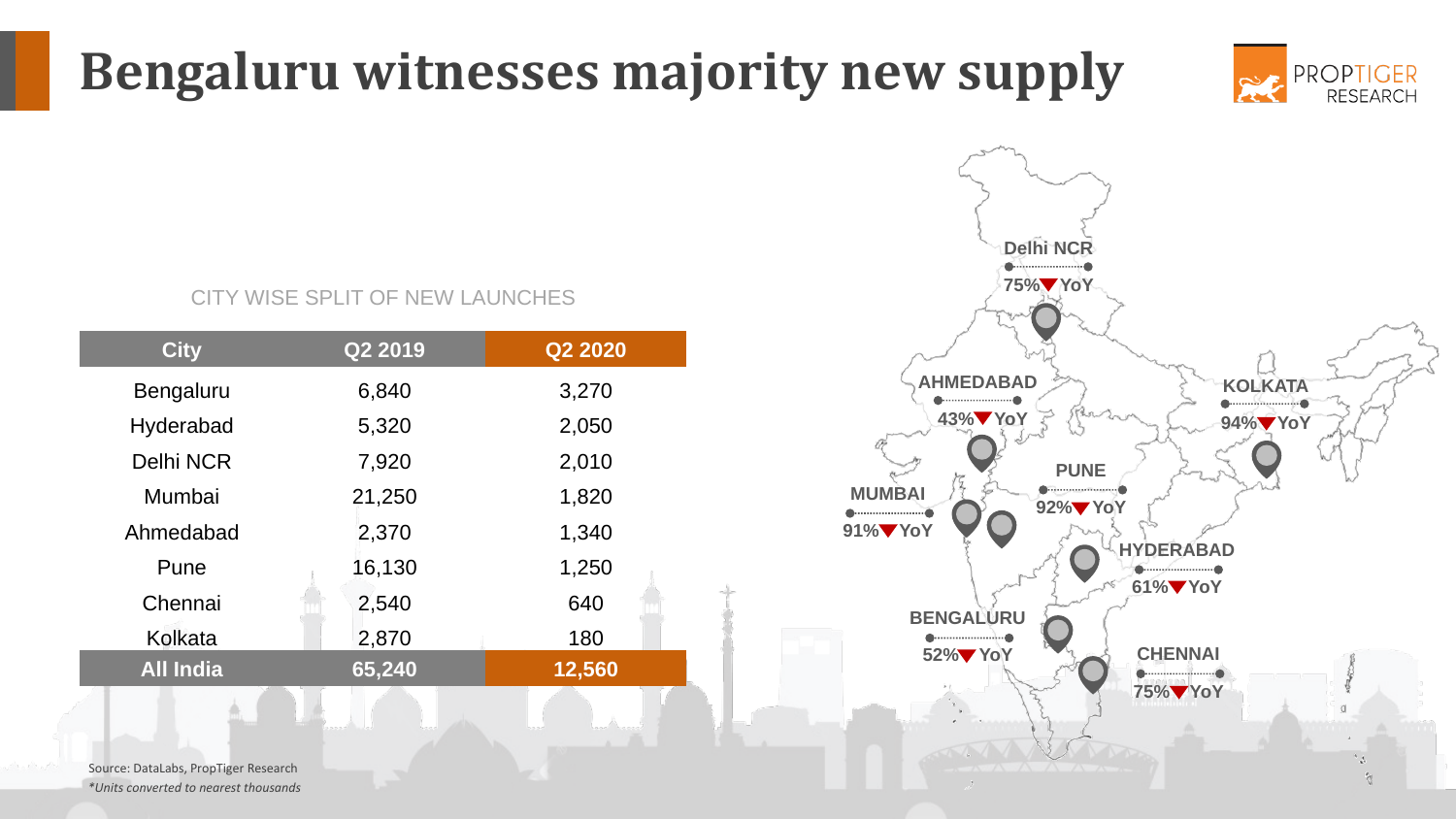## **61% new launches recorded in less <75 lakh**





#### TICKET WISE SPLIT OF LAUNCHES

#### KEY CITIES (Q2 2020)



#### *Pune*

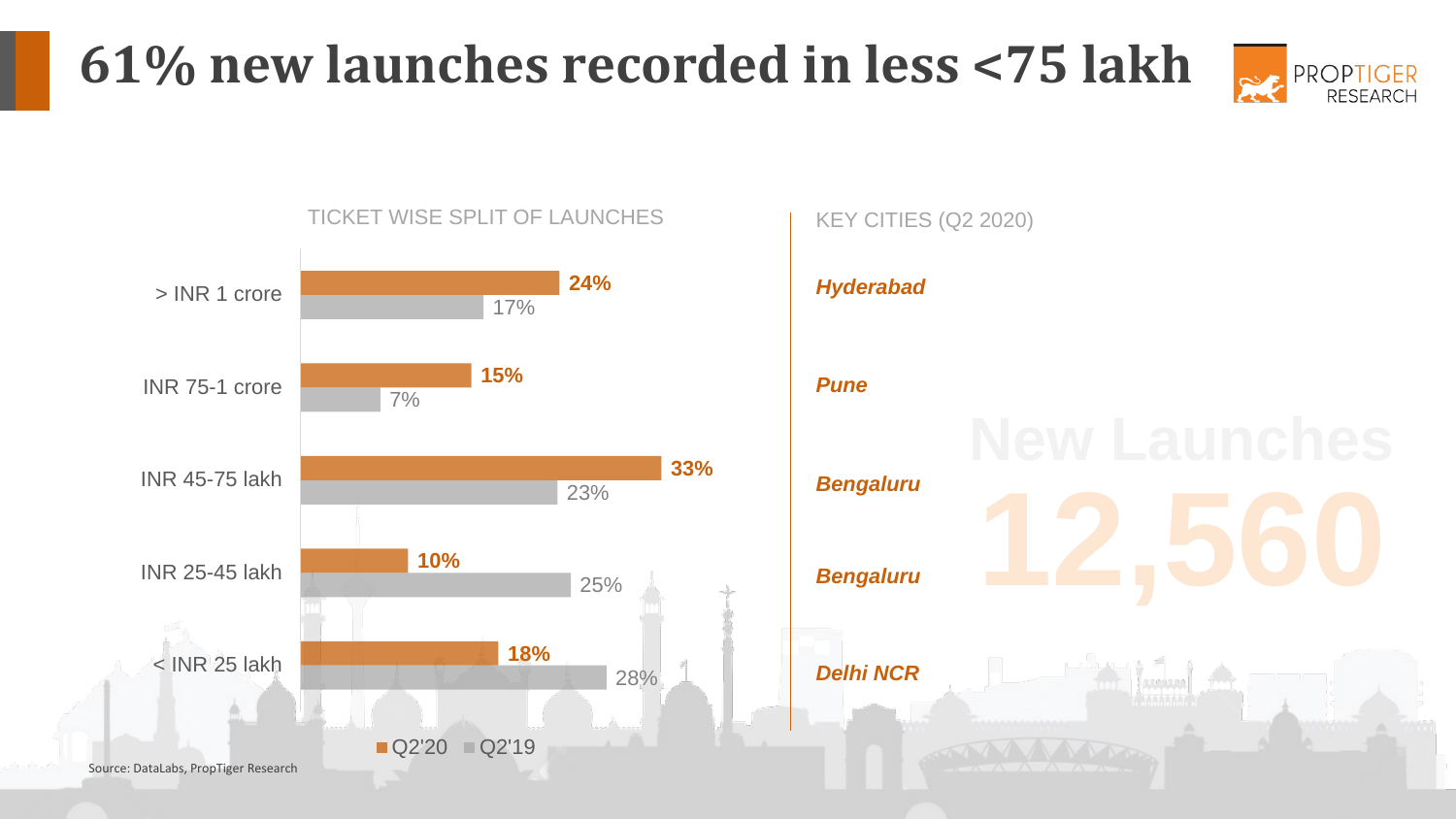

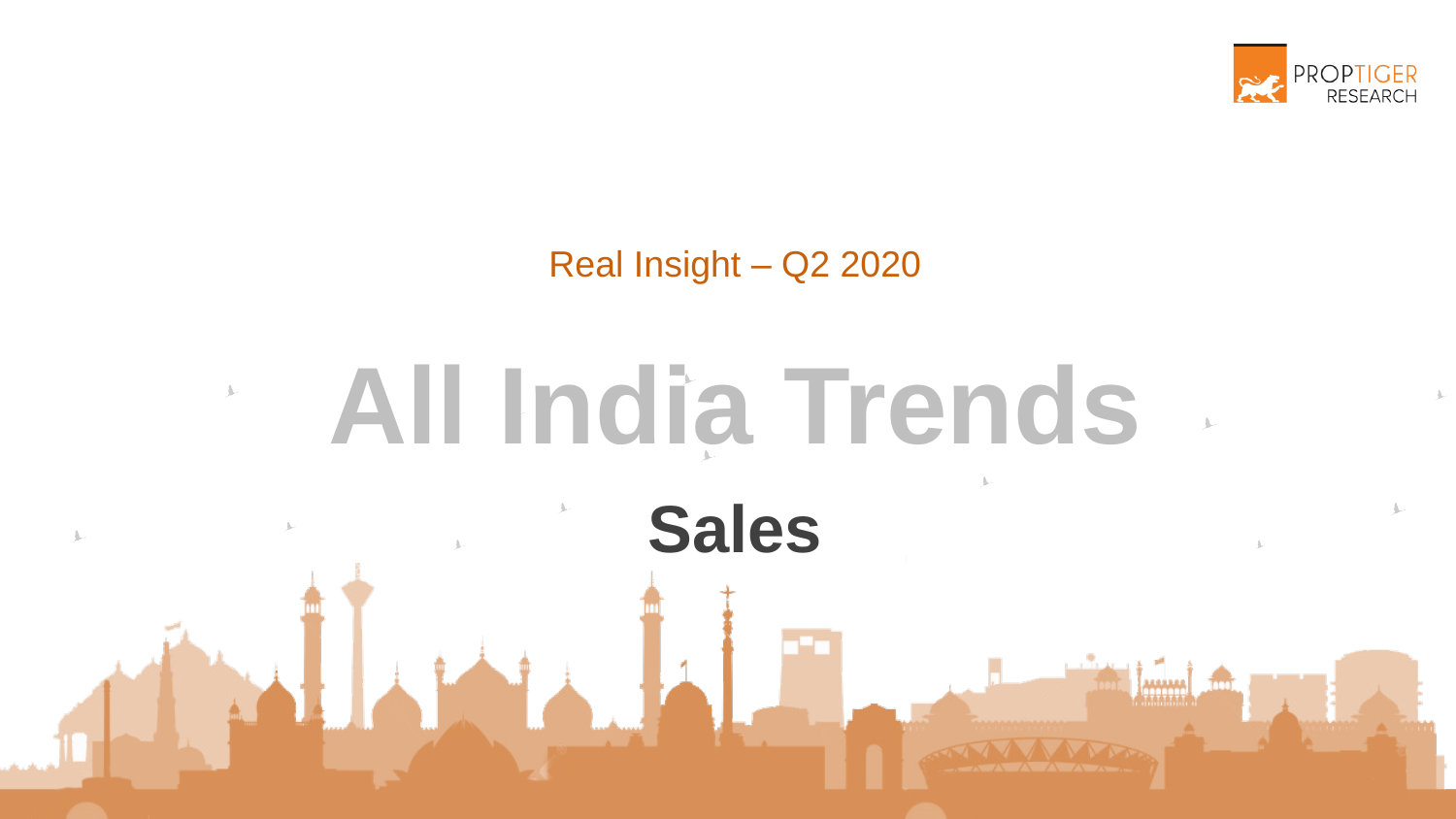## **Buyers put decisions on hold**





*\*Units converted to nearest thousands*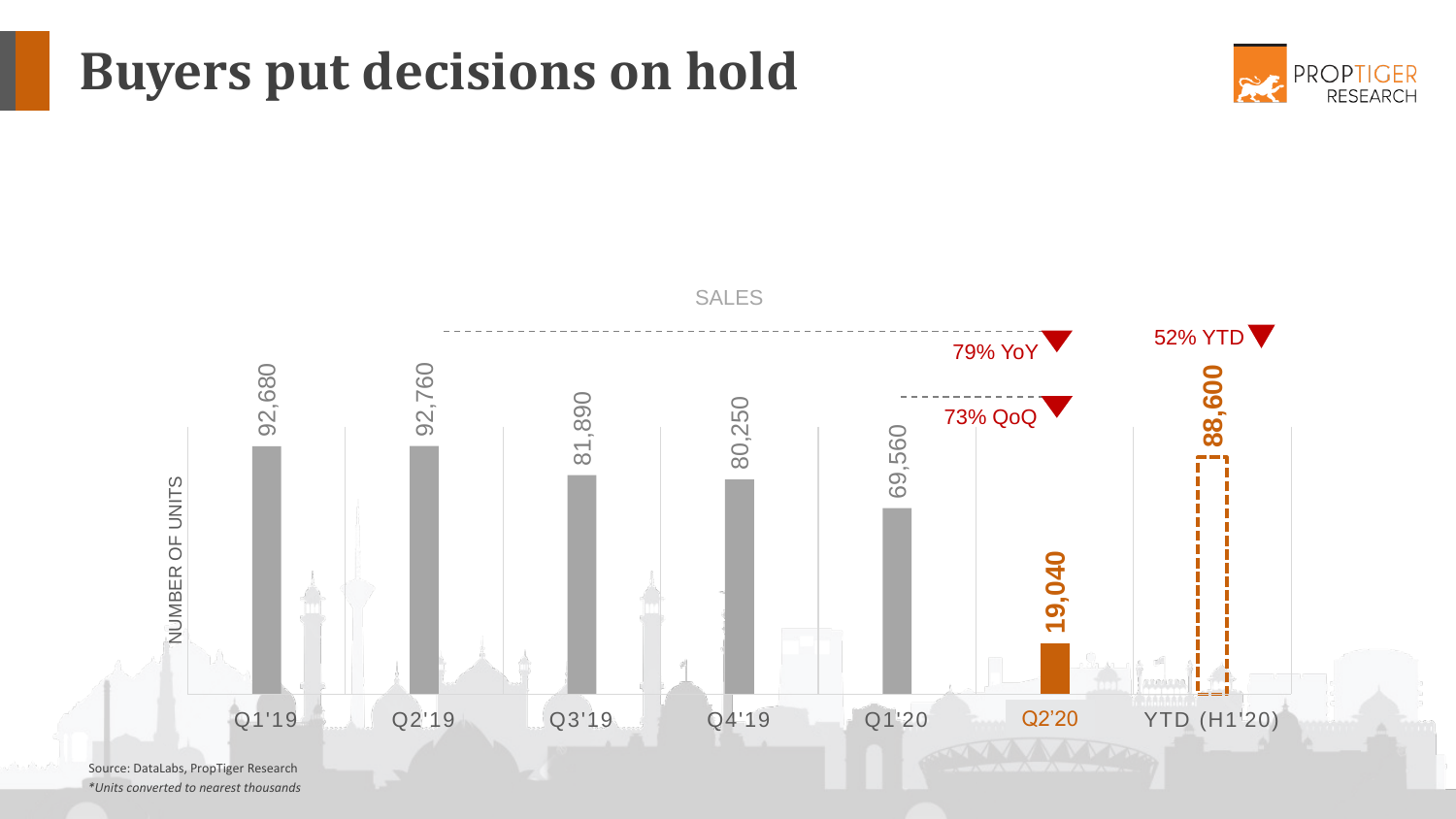## **Mumbai and Pune lead sales despite lockdown**

#### CITY WISE SPLIT OF SALES

| <b>City</b>      | Q2 2019 | Q2 2020 |
|------------------|---------|---------|
|                  |         |         |
| Pune             | 18,580  | 4,910   |
| Mumbai           | 29,640  | 4,560   |
| Bengaluru        | 10,250  | 2,780   |
| <b>Delhi NCR</b> | 9,760   | 1,880   |
| Kolkata          | 5,270   | 1,320   |
| Chennai          | 4,360   | 1,310   |
| Ahmedabad        | 6,780   | 1,180   |
| Hyderabad        | 8,120   | 1,100   |
| <b>All India</b> | 92,760  | 19,040  |



**PROPTIGER** 

**RESEARCH** 

Source: DataLabs, PropTiger Research *\*Units converted to nearest thousands*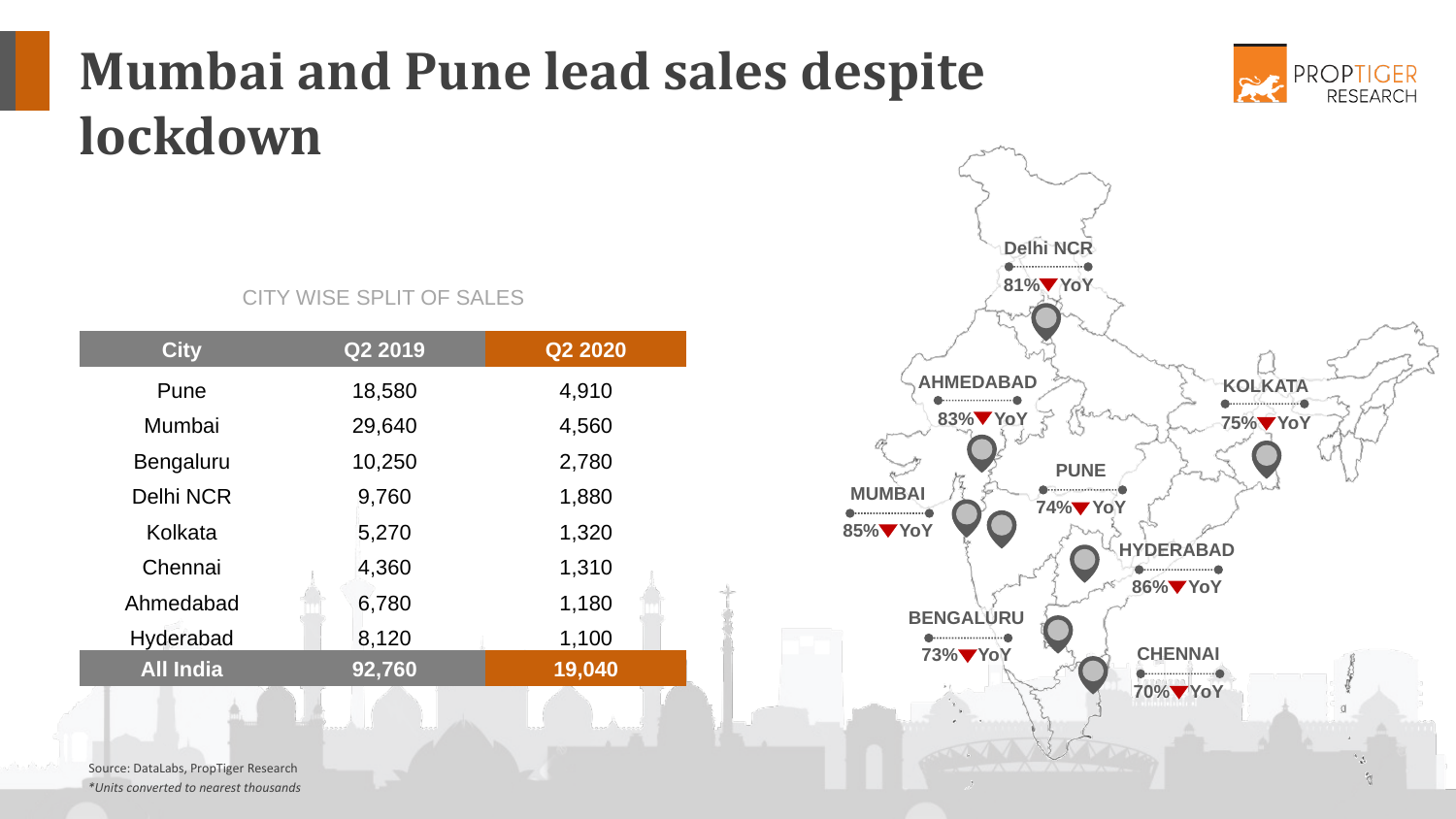## **Bulk of the demand continues to remain in < 75 lakh price bracket**





*Mumbai Bengaluru Pune Pune Pune* KEY CITIES (Q2 2020)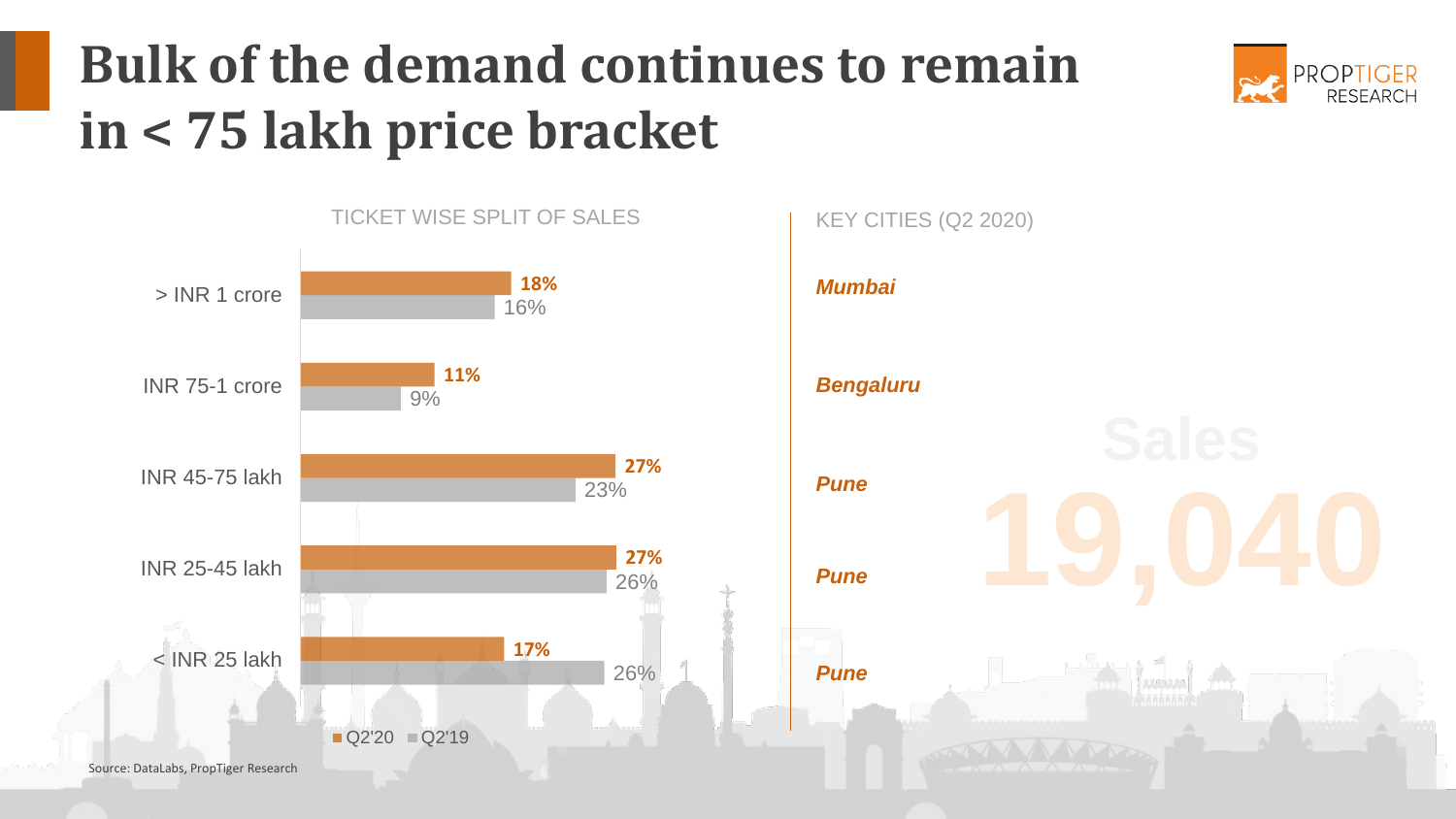#### **Increasing use of online platform amidst the PROPTIGER lockdown**

ONLINE TRAFFIC TREND\*

Online traffic is on the increase despite the effects of lockdown in Q1 and Q2 of 2020



RESEARCH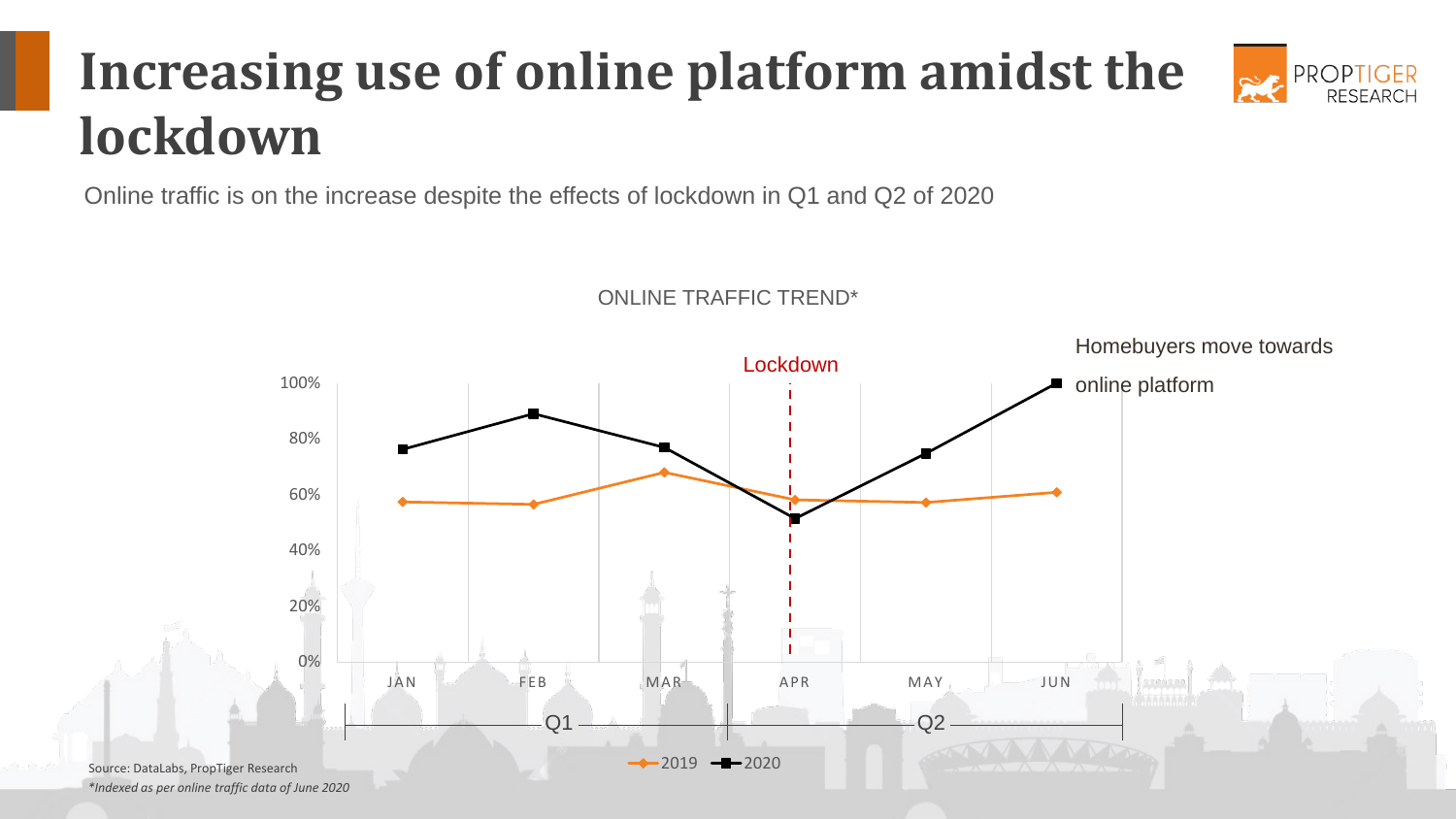

## **All India Trends** $\int_{\mathbb{R}^{n-1}}$ **Price trends**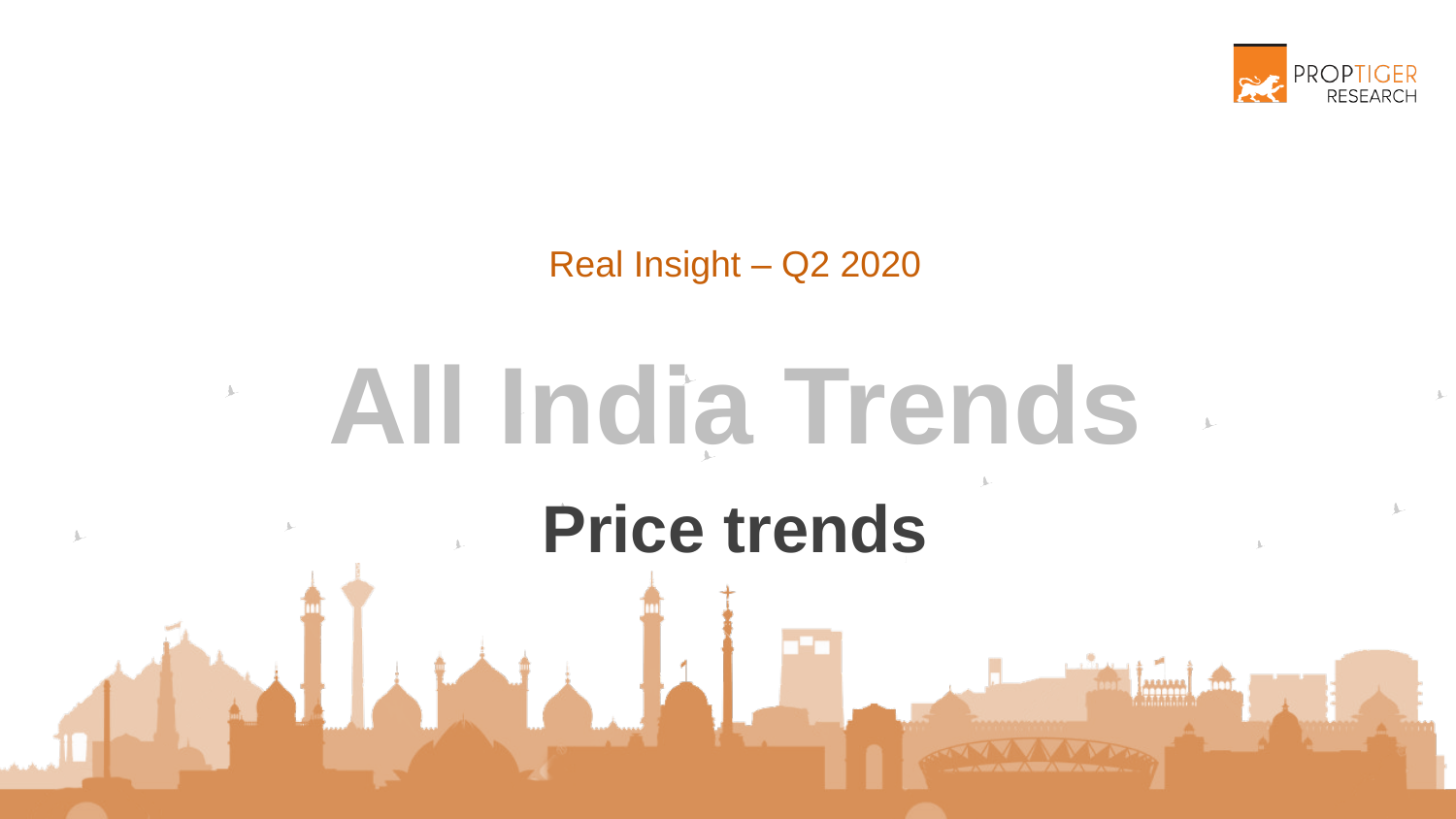## **Price appreciation not significant**



**Hyderabad** and **Ahmedabad** price growth outpaces **CPI NCR** and **Chennai** see **maximum diversion** 

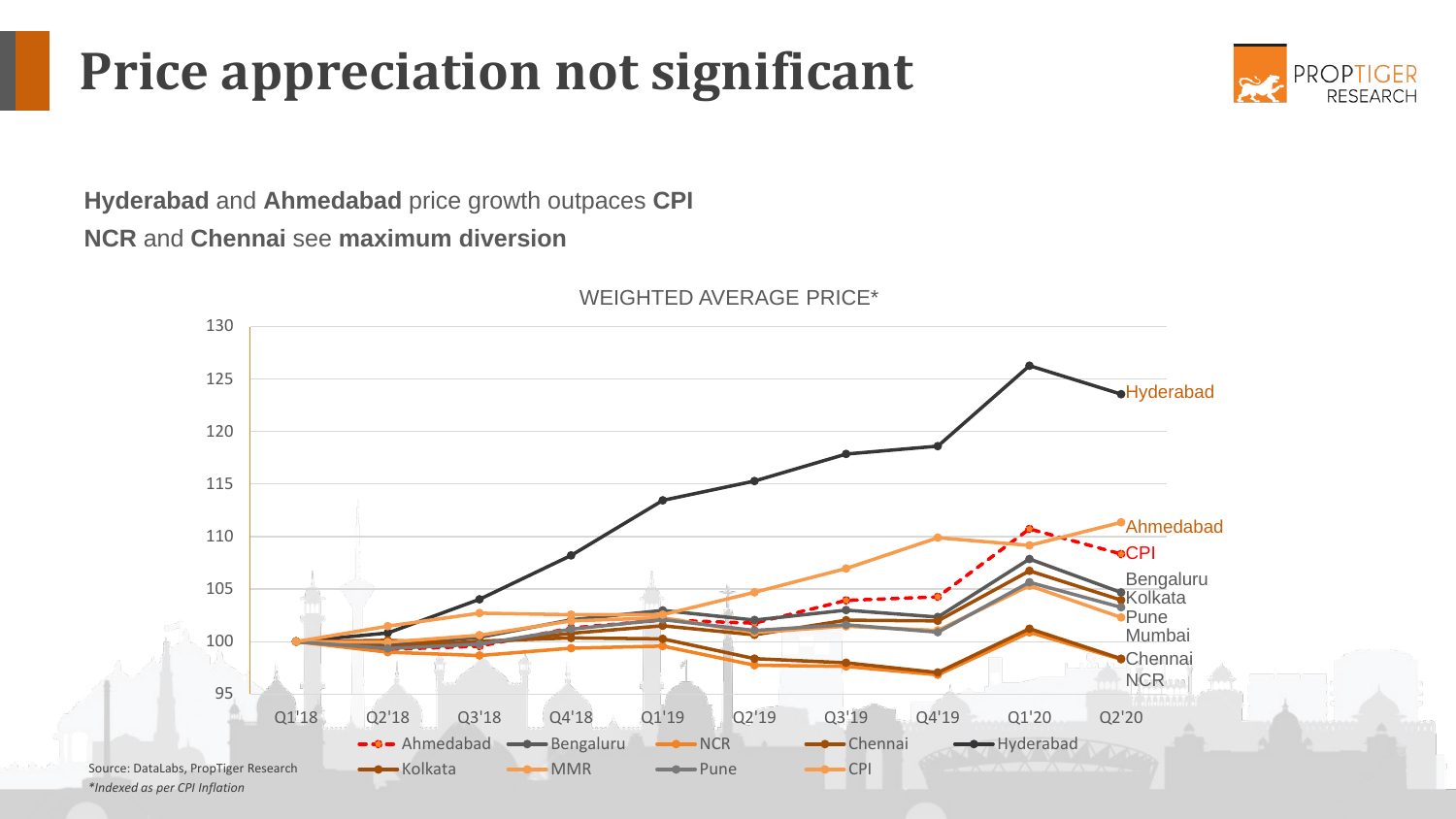

# **Unsold inventory All India Trends**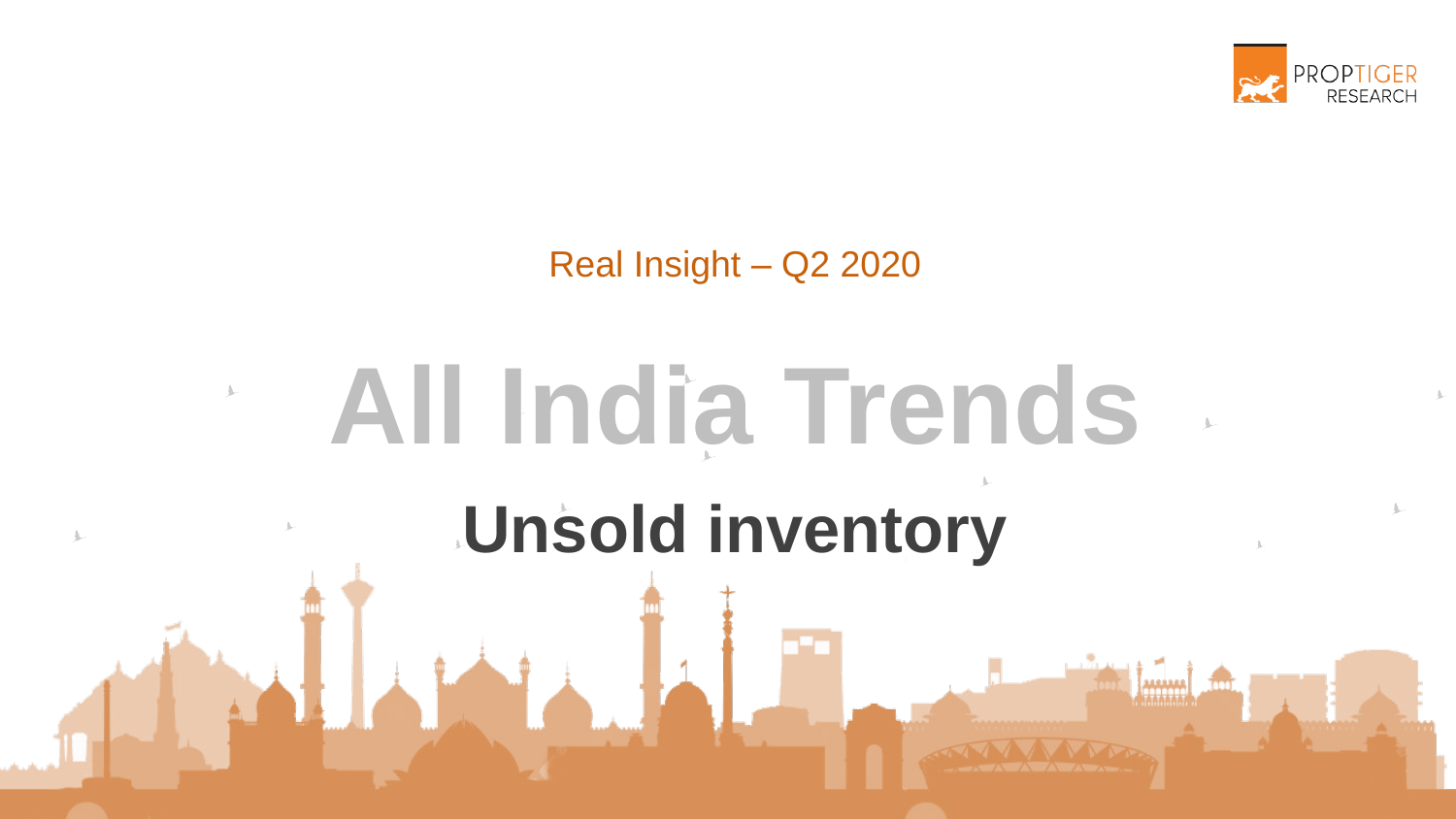### **Inventory overhang continues to reduce**

**56%** of unsold stock concentrated in **Mumbai** (37%) and **Pune** (19%) 20% of the unsold inventory lies in the ready-to-move-in category



**PROPTIGER** RESEARCH

Source: DataLabs, PropTiger Research *\*Units converted to nearest thousands*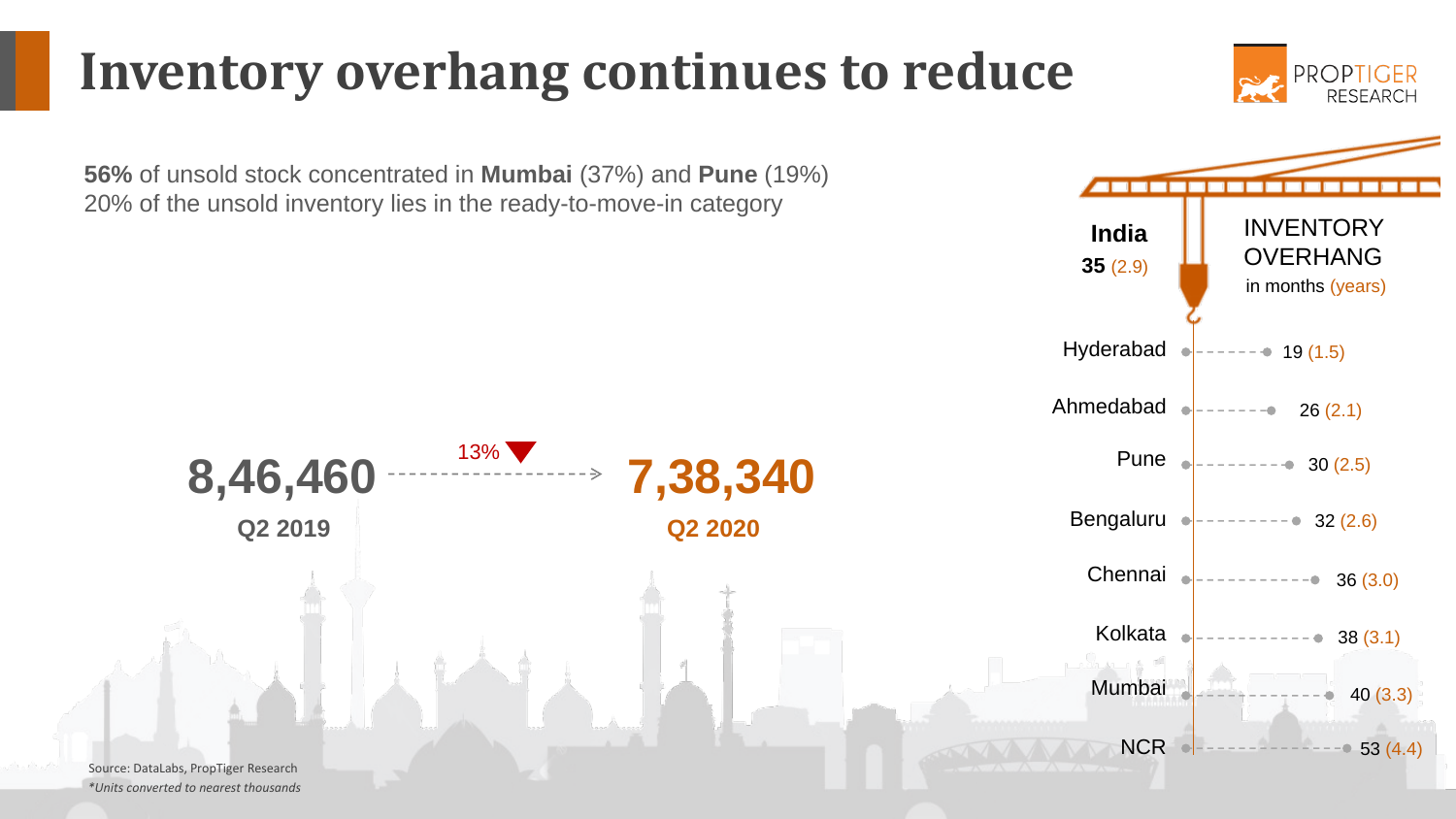



- New launches and sales **nosedive** amid global economic uncertainty induced by **COVID-19**
- **Bengaluru** contributes most to **new launches**
- **Supply** increases in **less than INR 75 lakh** price bracket
- **Pune and Mumbai**, dominate **sales** despite severely impacted by COVID-19
- **Bulk of the demand** continues to remain in **less than INR 75 lakh** price bracket
- **Hyderabad and Ahmedabad prices firm up on back of end-user interest**
- **Inventory overhang continues to reduce**